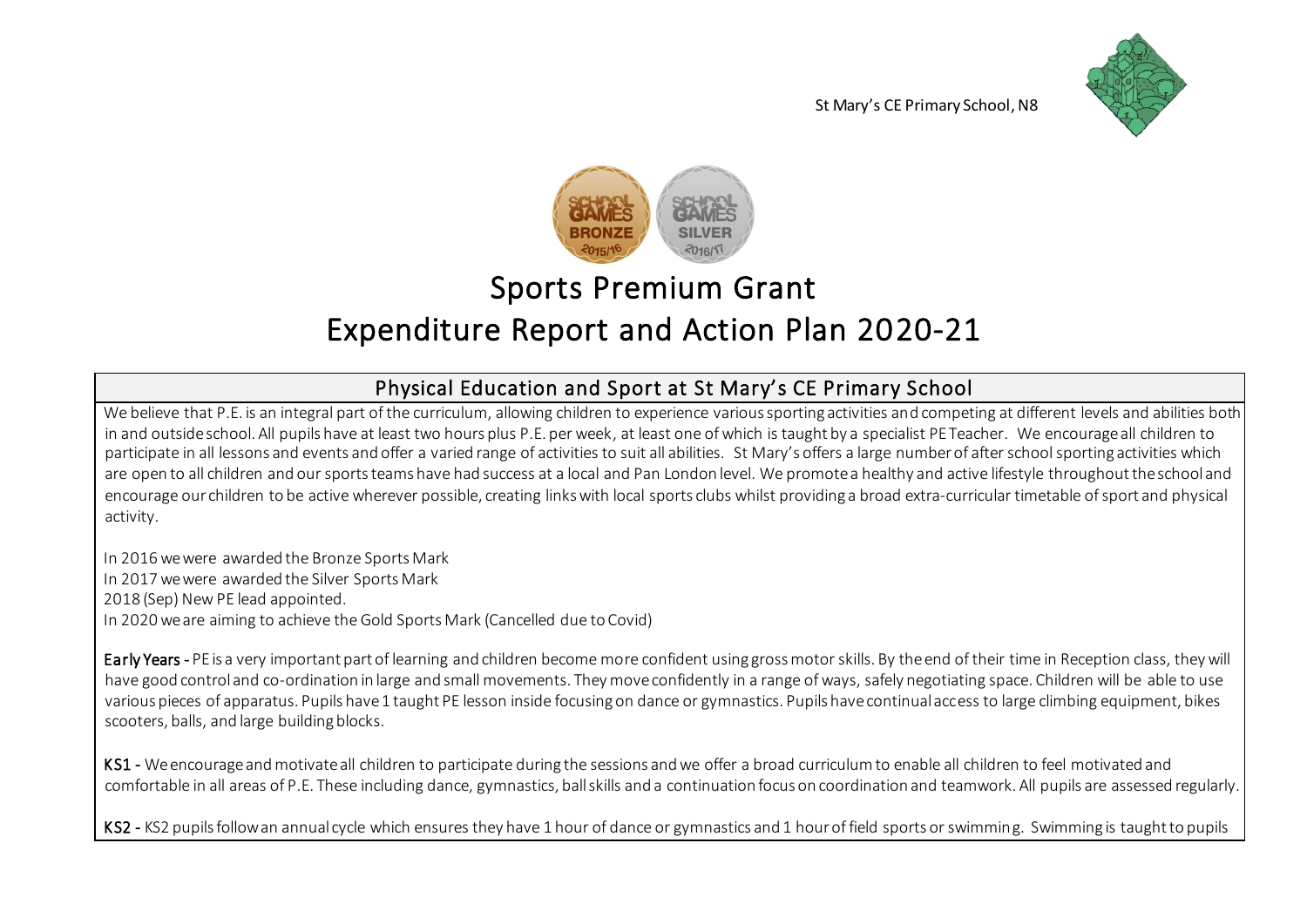

in Year 6 at Park Road Centre and children receive swimming awards depending on their progress during these lessons. KS2 pupils have wider opportunities to attend competitive events and tournaments outside school. The school has a very good relationship with local secondary schools and the Haringey Sports Partnership who provide us with an events calendar and access to competitions.

#### Our Objective for the Sports Premium Grant

St Mary's has been awarded £20,090 for 2020-2021 via the PE and Sports Grant, to fund improvements to the provision of PE and sport, for the benefit of pupils aged 5-11 years old, so that all pupils develop healthy lifestyles.

We will use the funding to make additional and sustainable improvements to the quality of PE and sport we offer and to make improvements now that will benefit pupils joining the school in future years.

Below you can see evidence of the impact of the PE and Sports Premium grant over a sustained period.



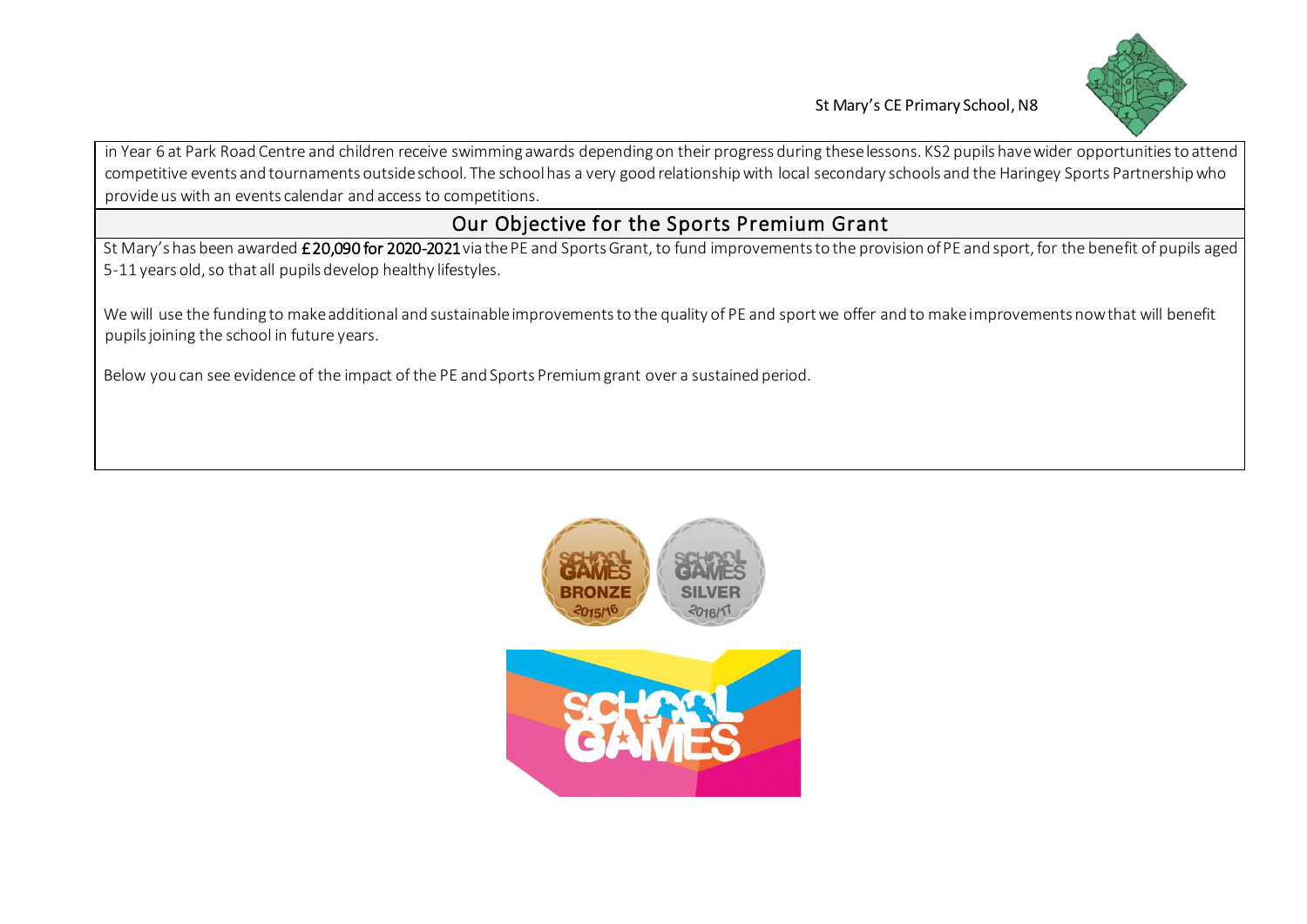

## PE and Sports Premium 2020-21

| <b>PE and Sport</b> | <b>School</b>                                            | <b>Actions to</b>                  | <b>Planned</b> | <b>Actual</b>  | <b>Evidence</b>                    | <b>Actual impact</b> | Sustainability/ |
|---------------------|----------------------------------------------------------|------------------------------------|----------------|----------------|------------------------------------|----------------------|-----------------|
| <b>Premium Key</b>  | Focus/planned                                            | <b>Achieve</b>                     | <b>Funding</b> | <b>Funding</b> |                                    | following review     | next steps      |
| <b>Outcome</b>      | Impact on pupils                                         |                                    |                |                |                                    |                      |                 |
| <b>Indicator</b>    |                                                          |                                    |                |                |                                    |                      |                 |
|                     |                                                          |                                    |                |                |                                    |                      |                 |
| Extra-              | Develop overall fitness                                  | Increase amount of                 | £500           | £500           | Extra-curricular                   |                      |                 |
| curricular          | levels of children and                                   | after school clubs                 | (Haringey      |                | sports programme                   |                      |                 |
| sport               | build on the increased                                   | (internal and                      | Primary        |                | successfully re-                   |                      |                 |
| <b>Increased</b>    | opportunities for children<br>to train regularly as part | external)                          | <b>School</b>  |                | started post                       |                      |                 |
|                     | of a sports team.                                        |                                    | competitions   |                | lockdown                           |                      |                 |
| participation       |                                                          | Increase the amount<br>of external |                |                |                                    |                      |                 |
| in                  | Challenge and push our                                   | competitions/festivals             |                |                | Increase in pupil<br>participation |                      |                 |
| competitions        | gifted and talented                                      | and fixtures                       |                |                |                                    |                      |                 |
| and inter-          | children and increase                                    |                                    |                |                | Attended many                      |                      |                 |
| school sport        | overall sports                                           | Develop and promote                |                |                | tournaments,                       |                      |                 |
|                     | participation.                                           | links with external                |                |                | festivals and                      |                      |                 |
|                     | Organise and enter                                       | clubs and teams                    |                |                | fixtures                           |                      |                 |
|                     | friendlies and                                           |                                    |                |                |                                    |                      |                 |
|                     | local/regional sports                                    | Develop wide range                 |                |                | Became borough                     |                      |                 |
|                     | competitions and                                         | of clubs for ALL                   |                |                | athletics and                      |                      |                 |
|                     | festivals                                                | children                           |                |                | football                           |                      |                 |
|                     |                                                          |                                    |                |                | champions and                      |                      |                 |
|                     | Develop club links to                                    |                                    |                |                | had success in<br>cricket/netball  |                      |                 |
|                     | external                                                 |                                    |                |                |                                    |                      |                 |
|                     |                                                          |                                    |                |                |                                    |                      |                 |
|                     | Lunchtime Sports coaches                                 | To offer opportunities             |                | £5000          |                                    |                      |                 |
|                     |                                                          | for children to take               |                |                |                                    |                      |                 |
|                     |                                                          | part in lunchtime                  |                |                |                                    |                      |                 |
|                     |                                                          | sporting activities                |                |                |                                    |                      |                 |
|                     |                                                          |                                    |                |                |                                    |                      |                 |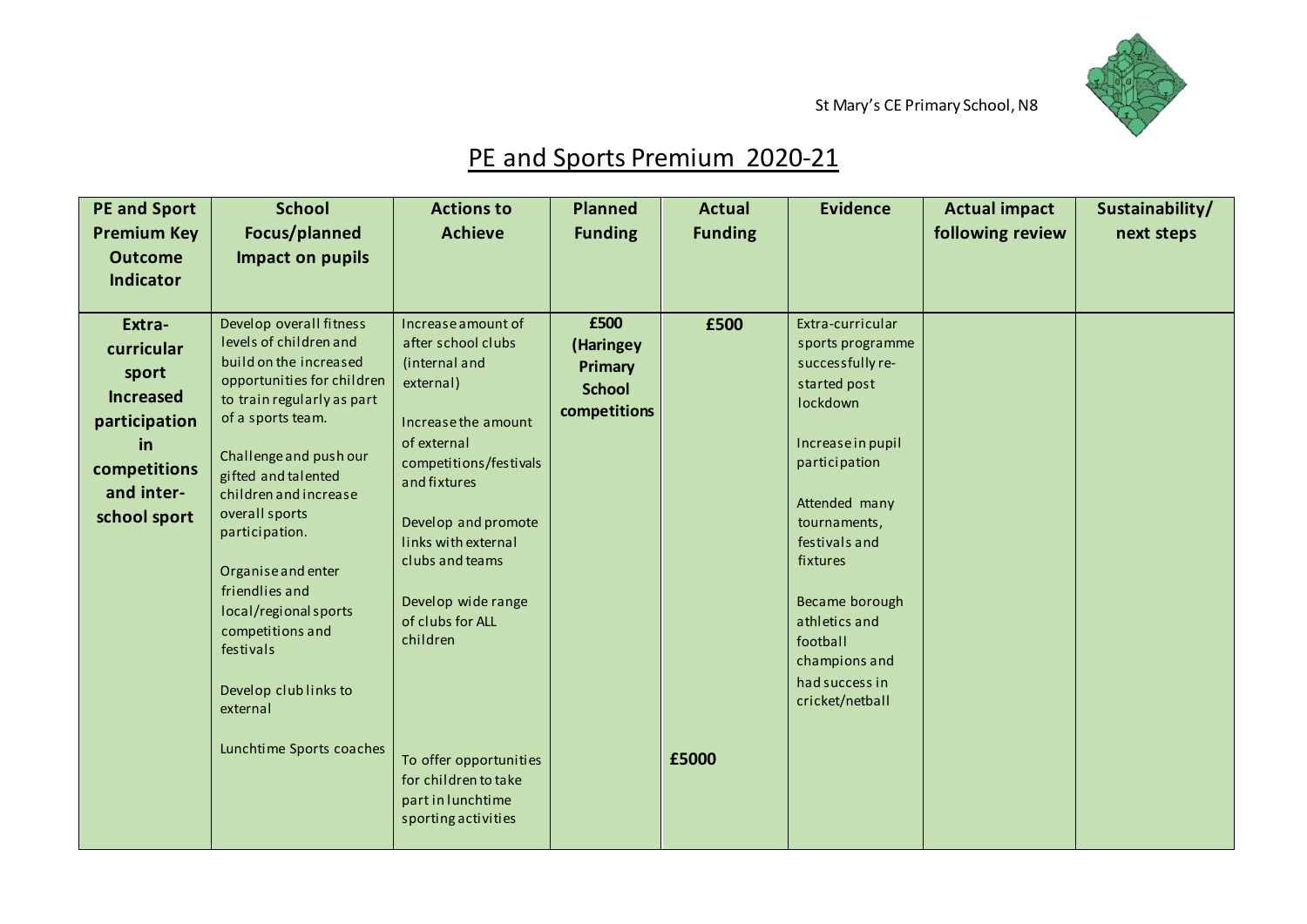

| <b>Equipment</b><br>and sports<br>areas | Purchase new sporting<br>equipment at both RG<br>and CL                                                                                                                                                                                                                                                                                                                          | Identify gaps in<br>equipment/resources<br>and purchase<br>relevant sporting<br>equipment at both<br><b>RG and CL</b>                                                                                                                                                                                                                                                                                                                                                                   | £1600 across<br>both sites | New equipment<br>purchased |  |
|-----------------------------------------|----------------------------------------------------------------------------------------------------------------------------------------------------------------------------------------------------------------------------------------------------------------------------------------------------------------------------------------------------------------------------------|-----------------------------------------------------------------------------------------------------------------------------------------------------------------------------------------------------------------------------------------------------------------------------------------------------------------------------------------------------------------------------------------------------------------------------------------------------------------------------------------|----------------------------|----------------------------|--|
| <b>Swimming</b>                         | Increase fitness levels and<br>providelife skill for our<br>children                                                                                                                                                                                                                                                                                                             | Continue planning<br>and implementing<br>external swimming<br>lessons in year 5-6                                                                                                                                                                                                                                                                                                                                                                                                       | N/A                        |                            |  |
| <b>Specialist PE</b><br><b>Teacher</b>  | Clear vision for PE and<br>sport<br>Quality PE lessons for all<br>children<br>Class teachers supported<br>with their knowledge of<br>teaching PE<br>Expand internal and<br>external extra-curricular<br>sporting opportunities<br>Stretch gifted and<br>talented children<br>Improve overall fitness<br>levels within school<br>Monitor play and use of<br>equipment and type of | Plan and deliver PE<br>quality PE lessons<br>PE plan for teachers<br>with planning and<br>resources provided<br>Effectively manage ALL<br>extra-curricular Sporting<br>opportunities<br>Monitor participation<br>numbers in clubs and<br>plandaily exercise for all<br>children.<br>Support with PSA events<br>and other one-off sports<br>related events<br>Monitor overall sporting<br>needs and create<br>specific additional PE<br>sessions for targeted<br>groups (fitness levels, | £6115                      |                            |  |